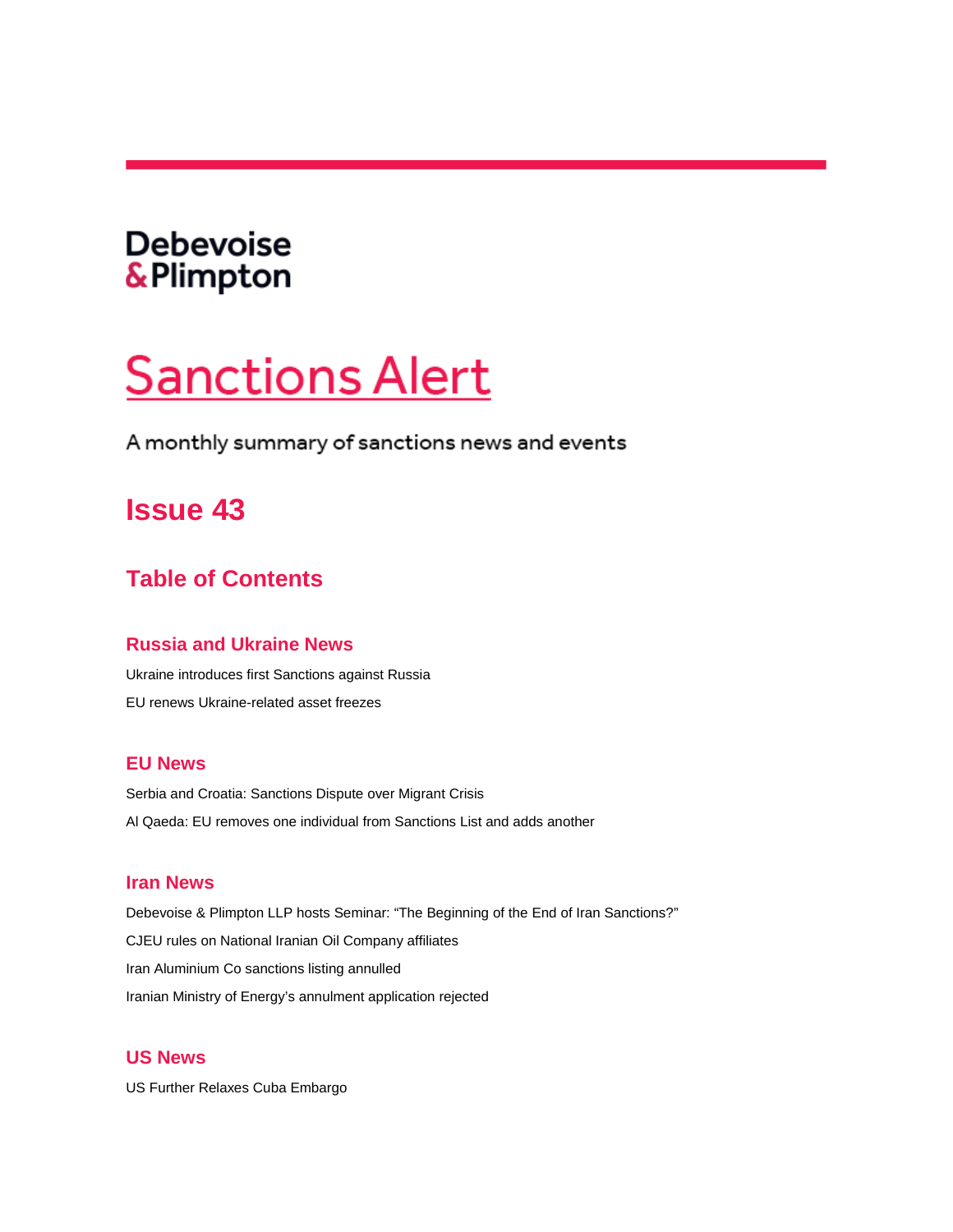[OFAC Announces Settlement Agreement with UBS for Securities Transactions on Behalf of an SDN](#page-5-2) [Texas Man Pleads Guilty to Illegally Exporting Sensitive Electronics to the Russian Military](#page-5-3) [US Fines South Carolina Company for Illegal Exports of Armoured Vehicles](#page-6-0) [US Revokes Export Privileges of Five Accused of Exporting Software to Syria](#page-6-1) [US Updates Terrorism List with a Series of Additions and Removals](#page-6-2) [US Continues Paring Obsolete Entries from Zimbabwe List](#page-7-0) [US Sanctions Businesses Owned by Mexican Drug Cartel](#page-8-0)

#### **[UK News](#page-8-1)**

[UN imposes sanctions on British jihadists](#page-8-2) [UK Foreign Office issues guidance on doing business with Iran](#page-8-3)

# <span id="page-1-0"></span>**Russia and Ukraine News**

### <span id="page-1-1"></span>**Ukraine introduces first Sanctions against Russia**

On 16 September 2015, Ukrainian President Petro Poroshenko signed a decree levelling sanctions against 382 people and approximately 100 entities said to be responsible for unrest in eastern Ukraine and the Russian annexation of Crimea. This follows the adoption of legislation in August 2014 creating a legal framework for the imposition of sanctions on countries, foreign individuals and foreign entities (see **Issue 25 of the Sanctions Alert**), and is the first instance of any sanctions being imposed by Ukraine since the eastern Ukraine conflict first broke out in April 2014.

In addition, flights by Russian airlines will be banned from Ukrainian airports from 25 October 2015, and Russian planes carrying military hardware or troops will not be allowed to overfly Ukraine. Russia responded that it would take retaliatory measures against Ukrainian airlines.

President Poroshenko stated that the listings were triggered by recent announcements by pro-Russian separatists, led by Alexander Zakharchenko, that local elections are to be held in the Donetsk region of Ukraine on 18 October.

The listings include Russian politicians such as Defence Minister Sergey Shoygu, a number of pro-Russian separatist leaders in Ukraine and major Russian entities such as Gazprombank. President Poroshenko initially faced a backlash for including the names of a number of European journalists on the list. BBC foreign editor, Andrew Roy, described the inclusion of three BBC journalists as "a shameful attack on media freedom." Poroshenko subsequently removed the names of three BBC journalists, two Spanish reporters and a German journalist on 17 September 2015, the day after signing the decree.

The complete list of people and entities subject to Ukraine sanctions can be viewe[d here](http://www.pravda.com.ua/articles/2015/09/17/7081600/) (link in Ukrainian).

#### [Back to the top](#page-0-0)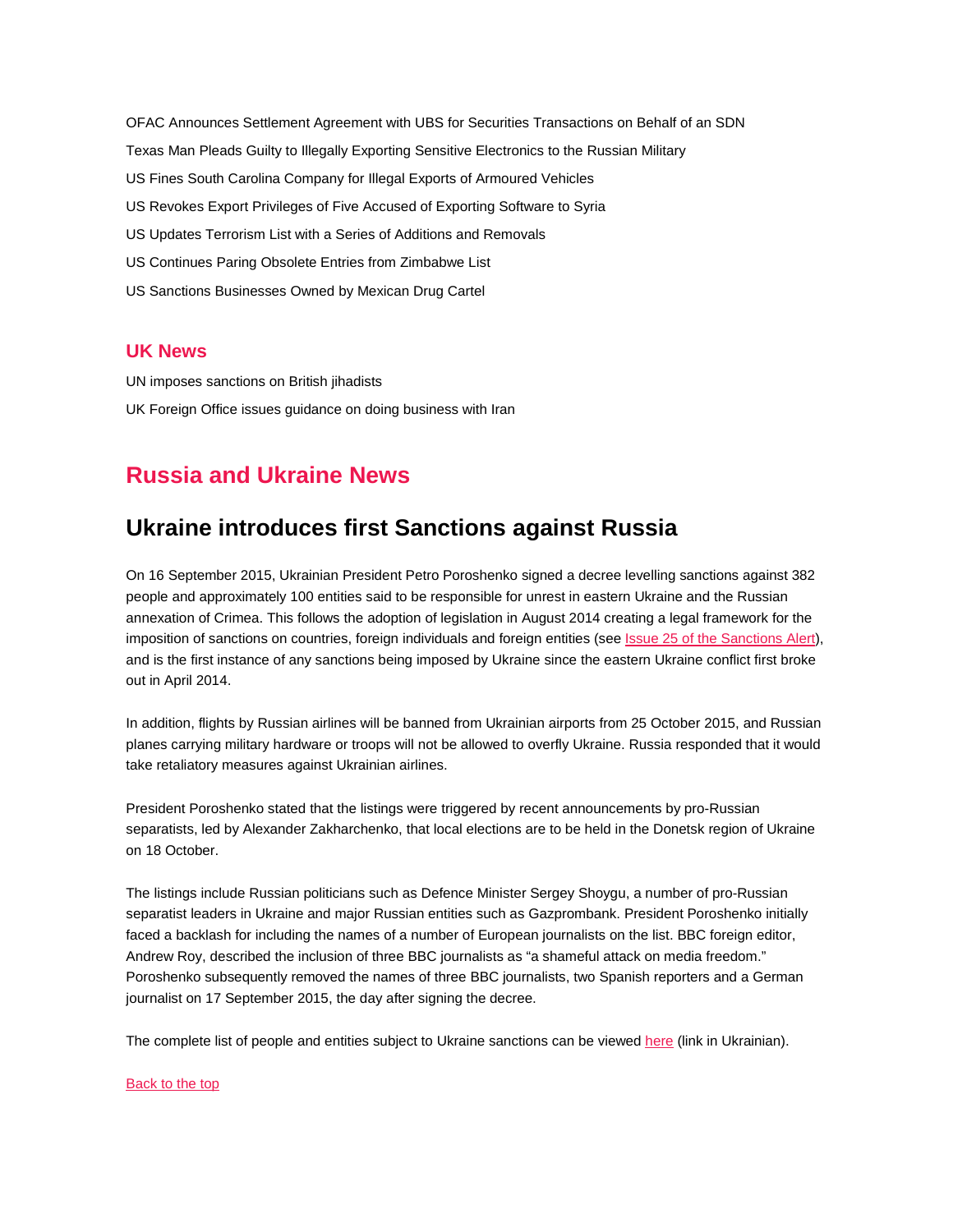# <span id="page-2-0"></span>**EU renews Ukraine-related asset freezes**

The EU has extended sanctions aimed at individuals and entities responsible for taking actions against Ukraine's territorial integrity, sovereignty and independence. The sanctions, which were initially enacted on 17 March 2014 (see [Issue 15 of the Sanctions Alert\)](http://www.debevoise.com/%7E/media/files/insights/publications/2014/03/sanctions%20alert/files/view%20sanctions%20alert%20%20issue%2015%20pdf/fileattachment/debevoise_sanctions_alert_issue_15.pdf), have been extended for a further 6 months until 15 March 2016. A total of 149 persons and 37 entities are subject to the asset freeze and travel ban under the sanctions, including Russian ministers, military figures and organisations connected with the Donetsk and Lugansk People's Republics.

The sanctions were renewed b[y Council Decision \(CFSP\) 2015/1524](http://eur-lex.europa.eu/legal-content/EN/TXT/PDF/?uri=OJ:JOL_2015_239_R_0012&from=EN) amendin[g Council Decision](http://eur-lex.europa.eu/legal-content/EN/TXT/PDF/?uri=CELEX:32014D0145&from=EN)  [2014/145/CFSP](http://eur-lex.europa.eu/legal-content/EN/TXT/PDF/?uri=CELEX:32014D0145&from=EN) and [Council Implementing Regulation \(EU\) 2015/1514](http://eur-lex.europa.eu/legal-content/EN/TXT/PDF/?uri=OJ:JOL_2015_239_R_0002&from=EN) implementin[g Council Regulation \(EU\)](http://eur-lex.europa.eu/legal-content/EN/TXT/PDF/?uri=CELEX:32014R0269&from=EN)  [269/2014.](http://eur-lex.europa.eu/legal-content/EN/TXT/PDF/?uri=CELEX:32014R0269&from=EN) The same regulations removed one deceased person from the list.

These asset freezes apply in parallel to the wider industry-specific sanctions set out in [Council Regulation \(EU\)](http://eur-lex.europa.eu/legal-content/EN/TXT/PDF/?uri=CELEX:32014R0833&from=EN)  [833/2014,](http://eur-lex.europa.eu/legal-content/EN/TXT/PDF/?uri=CELEX:32014R0833&from=EN) which remain in force until 31 January 2016 (se[e Issue 40 of the Sanctions Alert\)](http://www.debevoise.com/%7E/media/files/insights/publications/2015/07/debevoise_sanctions_alert_issue40.pdf).

[Back to the top](#page-0-0) 

### <span id="page-2-1"></span>**EU News**

# <span id="page-2-2"></span>**Serbia and Croatia: Sanctions Dispute over Migrant Crisis**

A dispute erupted between Serbia and Croatia after 50,000 migrants entered Croatia from Serbia in the space of a week. Croatia responded to the entry of migrants by shutting off all but one of its border crossings with Serbia. Serbia then banned imports of all Croatian goods, with Croatia subsequently barring entry to all vehicles with a Serbian licence plate.

Following emergency negotiations on 25 September 2015, Croatia lifted the blockade of its border and Serbia indicated that it would lift the embargo on Croatian goods.

[Back to the top](#page-0-0) 

# <span id="page-2-3"></span>**Al Qaeda: EU removes one individual from Sanctions List and adds another**

On 9 September 2015, pursuant to [Security Council Resolution 1267 \(1999\)](http://www.un.org/ga/search/view_doc.asp?symbol=S/RES/1267(1999)) and [Security Council Resolution](http://www.un.org/ga/search/view_doc.asp?symbol=S/RES/1989(2011))  [1989 \(2011\),](http://www.un.org/ga/search/view_doc.asp?symbol=S/RES/1989(2011)) the EU removed Yasser Mohamed Ismail Abu Shaweesh from the Al-Qaeda Sanctions List. Shaweesh was previously convicted of aiding Al Qaeda in Germany in 2007.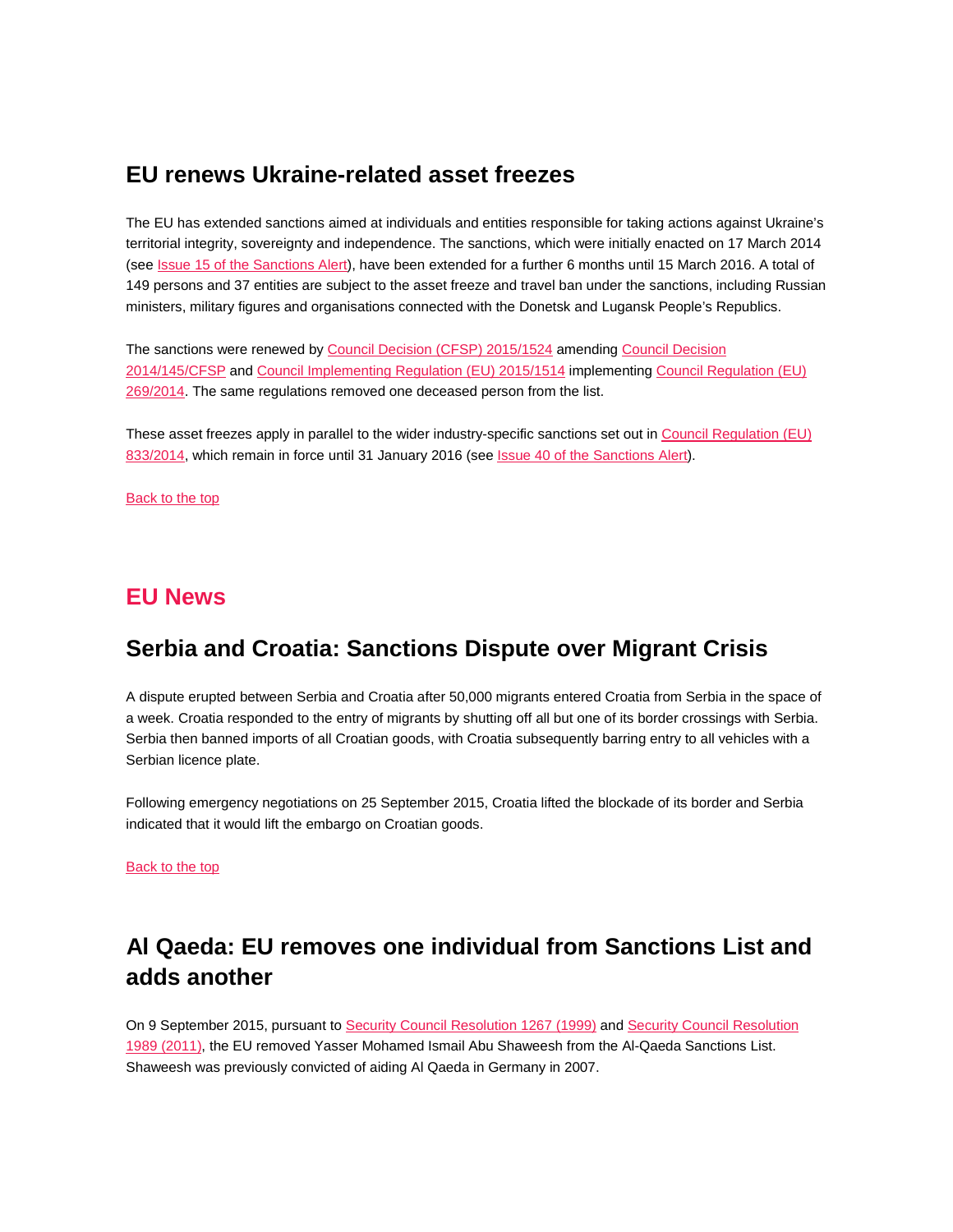On 3 September 2015, pursuant to [Commission Implementing Regulation \(EU\) 2015/1517](http://eur-lex.europa.eu/legal-content/EN/TXT/PDF/?uri=OJ:JOL_2015_239_R_0005&from=EN) amending [Council](http://eur-lex.europa.eu/legal-content/EN/TXT/PDF/?uri=CELEX:32002R0881&from=EN)  [Regulation 881/2002,](http://eur-lex.europa.eu/legal-content/EN/TXT/PDF/?uri=CELEX:32002R0881&from=EN) the EU listed Sofiane Ben Goumo under its Al-Qaeda sanctions, thereby freezing his assets in the EU. Goumo has been associated with the Libyan Islamic Fighting Group, and also trained at a camp operated by Usama Bin Laden in Afghanistan.

Back [to the top](#page-0-0) 

### <span id="page-3-0"></span>**Iran News**

# <span id="page-3-1"></span>**Debevoise & Plimpton LLP hosts Seminar: "The Beginning of the End of Iran Sanctions?"**

On 29 September in London and 30 September in New York, Debevoise & Plimpton LLP hosted seminars exploring the implications of recent developments concerning international economic sanctions against Iran.

The seminars were attended by over 200 participants and we thank all those who attended. For those who were unable to attend and are interested in the presentations, materials are available from any of the persons listed at the end of this Alert.

[Back to the top](#page-0-0) 

# <span id="page-3-2"></span>**CJEU rules on National Iranian Oil Company affiliates**

A number of judgments were handed down by the Court of Justice of the EU (the "CJEU") on 18 September 2015, in relation to the EU's 2012 listing of companies alleged to be connected with the National Iranian Oil Company ("NIOC").

In [Case T-5/13 Iran Liquefied Natural Gas Co v Council of the European Union,](http://curia.europa.eu/juris/document/document.jsf?text=&docid=168061&pageIndex=0&doclang=EN&mode=lst&dir=&occ=first&part=1&cid=132031) the applicant was successful because the EU offered no evidence against the applicant's denial that it was a subsidiary of NIOC.

The applicant also won in [Case T-121/13 Oil Pension Fund Investment Company v Council of](http://curia.europa.eu/juris/document/document.jsf?text=&docid=168065&pageIndex=0&doclang=FR&mode=lst&dir=&occ=first&part=1&cid=132388) the European [Union](http://curia.europa.eu/juris/document/document.jsf?text=&docid=168065&pageIndex=0&doclang=FR&mode=lst&dir=&occ=first&part=1&cid=132388) (link in French) because the EU did not provide evidence in support of its accusation that the applicant had provided financial support to the Iranian Government.

16 applicants lost i[n Case T-577/12](http://curia.europa.eu/juris/document/document.jsf?text=&docid=167003&pageIndex=0&doclang=FR&mode=lst&dir=&occ=first&part=1&cid=132462) (link in French) because they could not refute the contention that they were wholly owned subsidiaries of NIOC.

Similarly, i[n Joined Cases T-156/13 and T-373/14 Petro Suisse Intertrade Co. SA v Council of the European](http://curia.europa.eu/juris/document/document.jsf?text=&docid=168069&pageIndex=0&doclang=EN&mode=lst&dir=&occ=first&part=1&cid=132182)  [Union,](http://curia.europa.eu/juris/document/document.jsf?text=&docid=168069&pageIndex=0&doclang=EN&mode=lst&dir=&occ=first&part=1&cid=132182) the applicant could not refute that it was a subsidiary of NIOC, and therefore lost its application. The applicant in [Case T-428/13 Iranian Oil Company UK Ltd \(IOC-UK\) v Council of the European Union](http://curia.europa.eu/juris/document/document.jsf?text=&docid=168067&pageIndex=0&doclang=EN&mode=lst&dir=&occ=first&part=1&cid=132265) lost for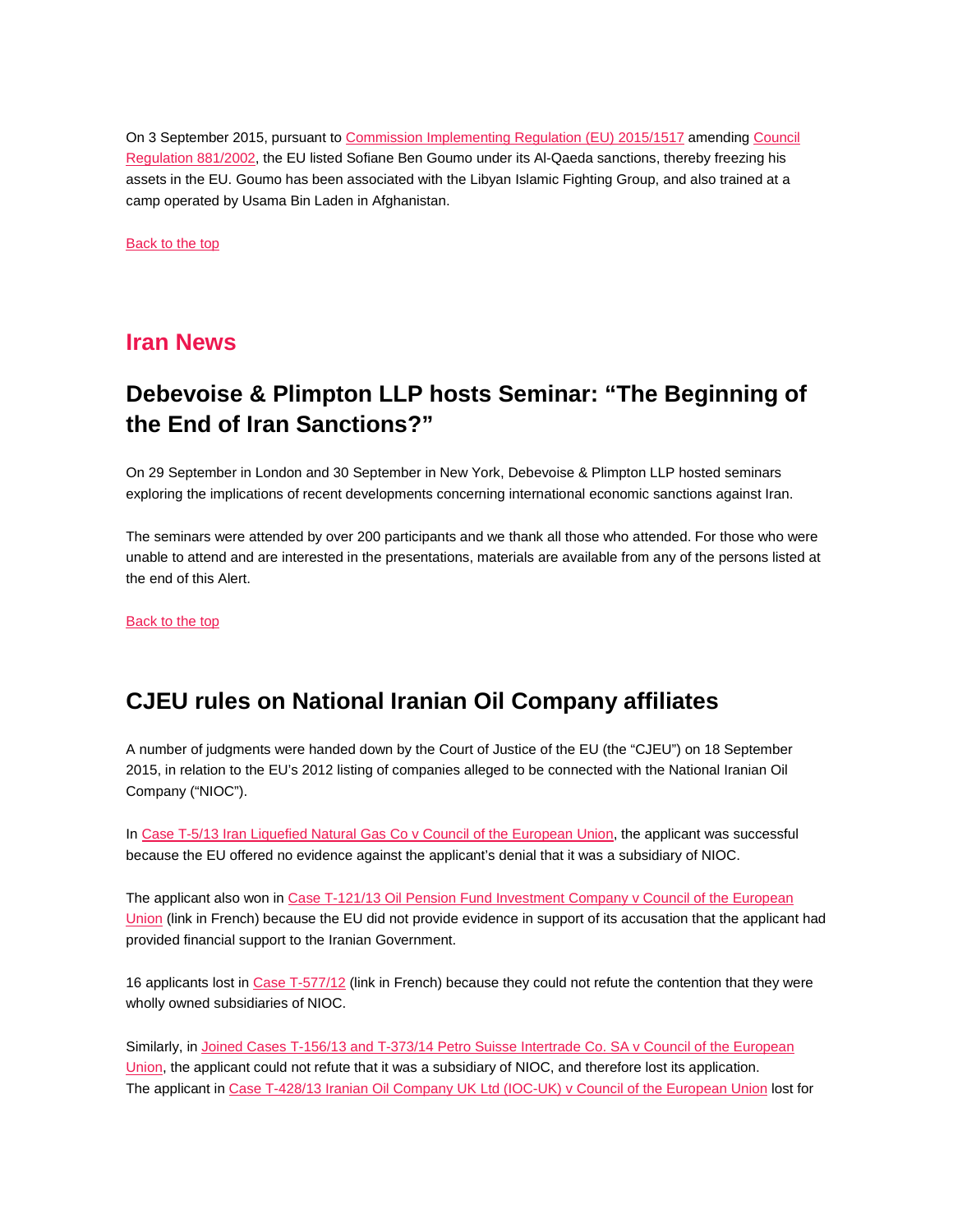the same reason.

In July 2014, NIOC's application to have its own sanctions listing annulled was rejected by the CJEU in [Case T-](http://curia.europa.eu/juris/document/document.jsf?text=&docid=155067&pageIndex=0&doclang=FR&mode=lst&dir=&occ=first&part=1&cid=378855)[578/12 National Iranian Oil Company v Council](http://curia.europa.eu/juris/document/document.jsf?text=&docid=155067&pageIndex=0&doclang=FR&mode=lst&dir=&occ=first&part=1&cid=378855) (link in French) (se[e Issue 24 of the Sanctions Alert\)](http://www.debevoise.com/%7E/media/files/insights/publications/2014/08/sanctions_alert_issue_24a.pdf). The CJEU's reasoning was that NIOC is an "entity owned and managed by the State". NIOC's appeal against that decision is ongoing, i[n Case C-440/14 National Iranian Oil Company v Council.](http://curia.europa.eu/juris/fiche.jsf;jsessionid=9ea7d0f130d50e7e5f3453b042a989c2976b848282c6.e34KaxiLc3eQc40LaxqMbN4ObNqRe0?id=C%3B440%3B14%3BPV%3B1%3BP%3B1%3BC2014%2F0440%2FP&pro=&lgrec=en&nat=or&oqp=&dates=&lg=&language=en&jur=C%2CT%2CF&cit=none%252CC%252CCJ%252CR%252C2008E%252C%252C%252C%252C%252C%252C%252C%252C%252C%252Ctrue%252Cfalse%252Cfalse&num=C-440%252F14&td=%3BALL&pcs=Oor&avg=&mat=or&jge=&for=&cid=131485) On 3 September 2015, Advocate General Cruz Villalón gave a non-binding [opinion](http://curia.europa.eu/juris/document/document.jsf?text=&docid=166861&pageIndex=0&doclang=ES&mode=lst&dir=&occ=first&part=1&cid=131485) (link in Spanish) that the CJEU had been correct in its initial ruling. The ultimate decision may not have much practical relevance, since the asset freeze against NIOC is due to be lifted as part of the first phase of sanctions relief under the Joint Comprehensive Plan of Action (the "JCPOA") (see the [Debevoise Client Update](http://www.debevoise.com/%7E/media/files/insights/publications/2015/07/07172015_iran_nuclear_sanctions_deal_reached.pdf) of 17 July 2015), after Iran fulfils its initial nuclear weapons decommissioning obligations.

[Back to the top](#page-0-0) 

# <span id="page-4-0"></span>**Iran Aluminium Co sanctions listing annulled**

The inclusion of Iranian Aluminium Co ("Iralco") by the Council of the EU in the EU's nuclear proliferation sanctions on Iran has been annulled by the CJEU i[n Case T-158/13 Iranian Aluminium Co v Council.](http://curia.europa.eu/juris/document/document.jsf;jsessionid=9ea7d2dc30dd606d1d45b7ff4570bd49dc011158a84e.e34KaxiLc3qMb40Rch0SaxuRaxn0?text=&docid=167642&pageIndex=0&doclang=EN&mode=lst&dir=&occ=first&part=1&cid=981185)  The judgment was given on 15 September 2015.

Iralco had been subject to sanctions since 2012 for allegedly assisting other designated entities to violate the provisions of the UN and EU's Iran sanctions, supporting Iran's proliferation-sensitive nuclear activities, and contracting to supply aluminium to Iran Centrifuge Technology Company, an entity subject to EU sanctions. Iralco denied the Council's reasons for listing, and the Council produced no supporting evidence in response. The listing was therefore annulled on the basis that the Council had made an error in its listing assessment.

The Council now has two months to remedy the errors outlined in the judgment, during which time the sanctions against Iralco remain in place.

#### [Back to the top](#page-0-0)

# <span id="page-4-1"></span>**Iranian Ministry of Energy's annulment application rejected**

The Iranian Ministry of Energy's application to the Council of the EU to have its EU sanctions listing annulled has been rejected by the CJEU i[n Case T-564/12 Ministry of Energy of Iran v Council.](http://curia.europa.eu/juris/document/document.jsf?text=&docid=167101&pageIndex=0&doclang=EN&mode=lst&dir=&occ=first&part=1&cid=29981) The judgment was given on 8 September 2015.

The CJEU found that the Council, in taking 15 months to respond to the Ministry's application, had breached the Ministry's rights of defence, but the delay did not require an annulment, because the Council had ultimately given reasons in support of its decision to list the Ministry.

As with NIOC, noted above, the asset freeze against the Ministry of Energy of Iran is likely to be lifted as part of the first phase of sanctions relief under the JCPOA, so the CJEU's decision in this case may be of limited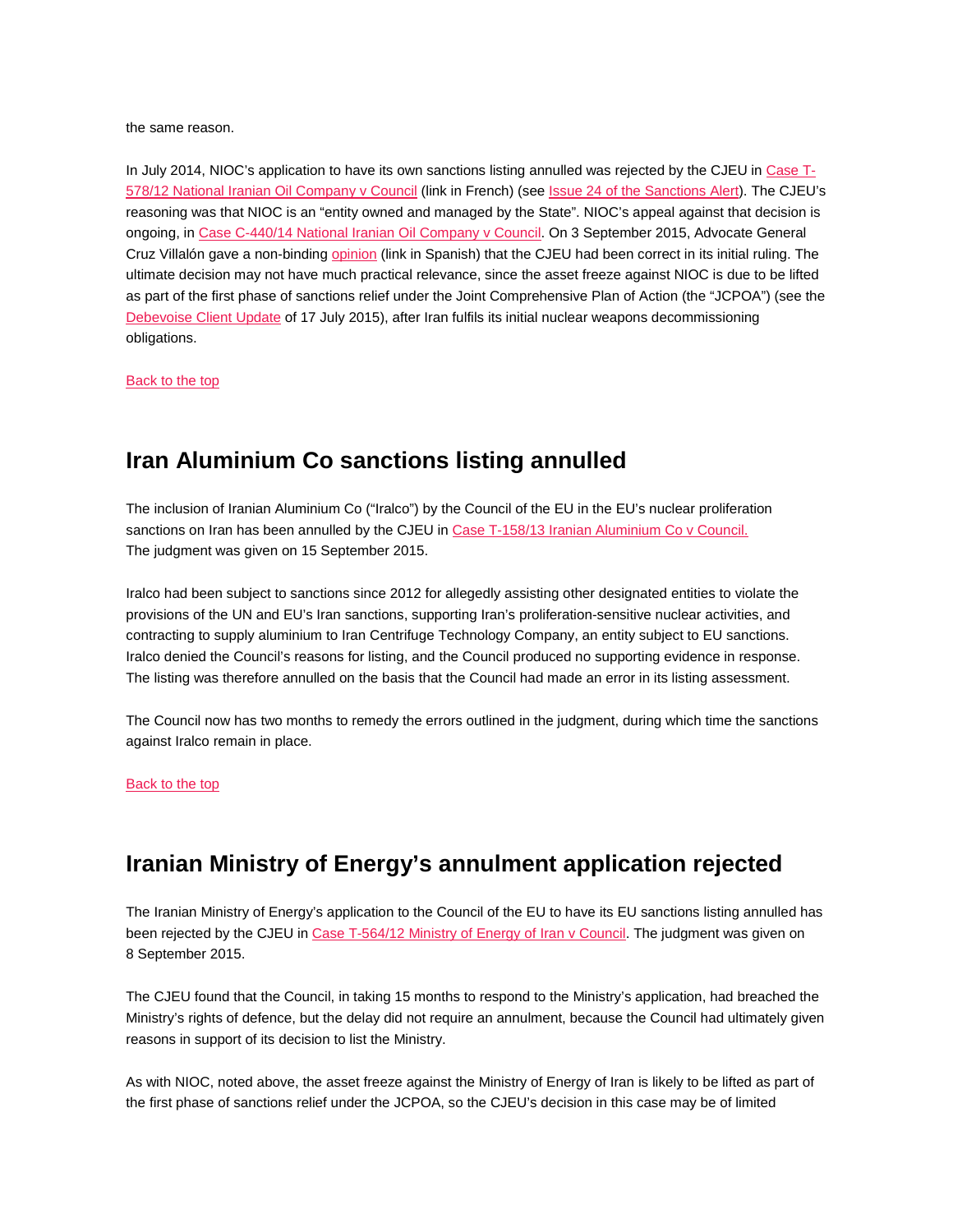practical relevance.

[Back to the top](#page-0-0) 

### <span id="page-5-0"></span>**US News**

### <span id="page-5-1"></span>**US Further Relaxes Cuba Embargo**

On 18 September, the US Treasury Department's Office of Foreign Assets Control ("OFAC"[\) amended](http://www.treasury.gov/resource-center/sanctions/OFAC-Enforcement/Pages/20150918.aspx) the Cuban Assets Control Regulations ("CACR"). Among other things, OFAC has expanded the general licenses for travel, telecommunications, internet-based services, educational services and legal services involving Cuba, has authorised companies to establish a physical presence and bank accounts in Cuba in furtherance of authorised transactions, and has expanded the authorisation to provide goods and services to Cuban individuals located outside of Cuba. These amendments make a number of significant changes, which we will describe in further detail in an upcoming Client Update.

[Back to the top](#page-0-0) 

# <span id="page-5-2"></span>**OFAC Announces Settlement Agreement with UBS for Securities Transactions on Behalf of an SDN**

On 27 August, OFA[C announced](http://www.treasury.gov/resource-center/sanctions/OFAC-Enforcement/Pages/20150827_33.aspx) that UBS AG had agreed to pay \$1,700,100 to settle 222 apparent violations of the Global Terrorism sanctions regime. According to OFAC, from early 2008 to early 2013, UBS processed 222 transactions involving securities custodied in the United States on behalf of an individual who was designated a Specially Designated Global Terrorist ("SDGT"). The individual was designated as an SDGT by the United States in October 2001 and also was subject to asset freezes imposed by Switzerland, the United Kingdom, the European Union, and the United Nations. However, the individual's name has not been disclosed because of Swiss bank secrecy regulations. Although UBS had blocked the individual's bank accounts, UBS continued to engage in securities-related transactions on the individual's behalf. OFAC determined that the apparent violations were non-egregious and that the total base penalty amount for the apparent violations was \$3,778,000.

[Back to the top](#page-0-0) 

# <span id="page-5-3"></span>**Texas Man Pleads Guilty to Illegally Exporting Sensitive Electronics to the Russian Military**

On 9 September, a co-founder of the now defunct Houston, Texas electronics firm Arc Electronics Inc. pleaded [guilty](https://www.fbi.gov/newyork/press-releases/2015/russian-agent-pleads-guilty-to-leading-scheme-to-illegally-export-controlled-technology-to-the-russian-military) in United States District Court in Brooklyn, New York to being an unregistered agent of the Russian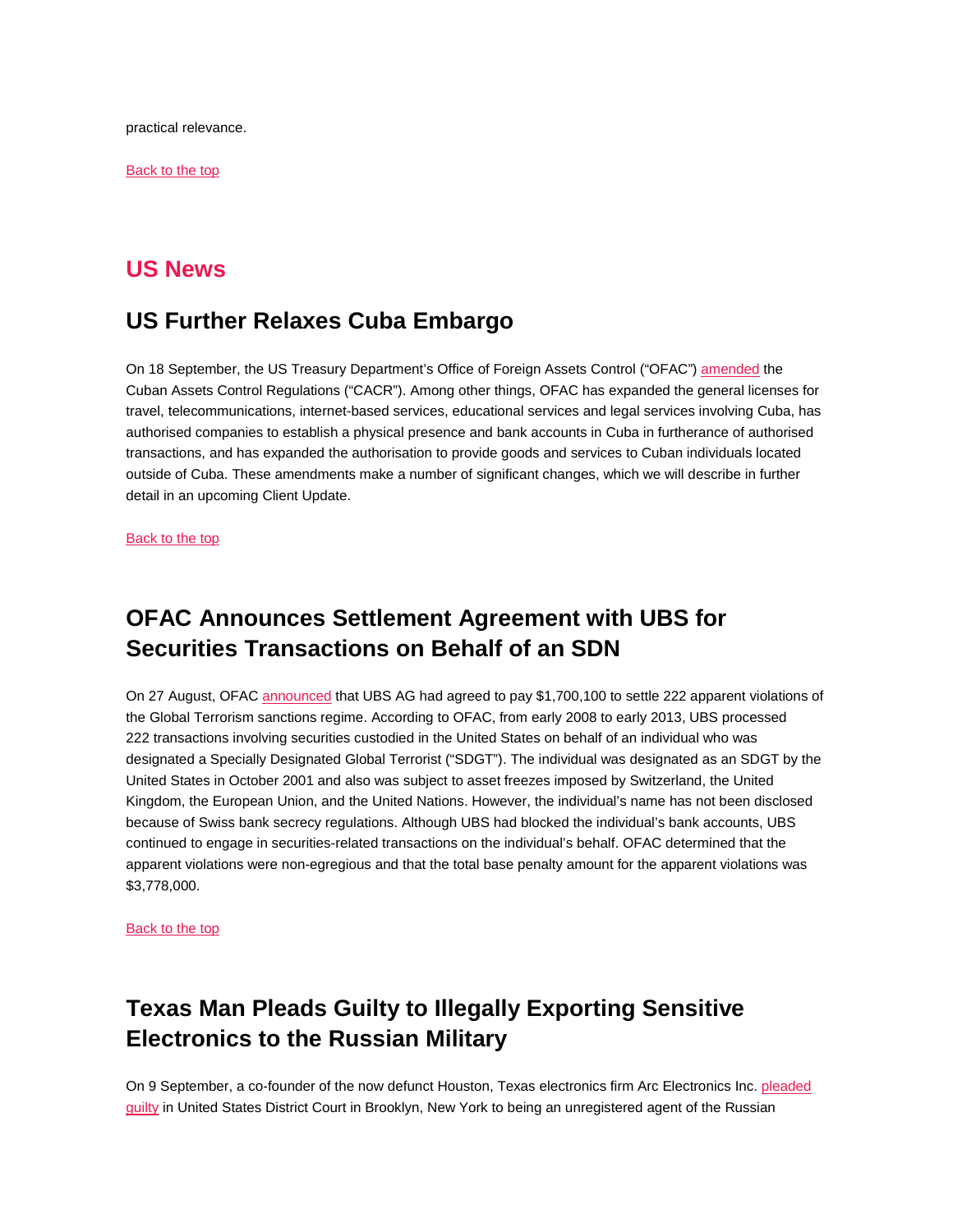government in violation of the Foreign Agents Registration Act ("FARA"), illegally exporting sensitive microelectronics to Russia in violation of the US Commerce Department's Export Administration Regulations ("EAR"), and conspiracy to launder money in connection with the sales. Alexander Fishenko, a naturalised US citizen, admitted to shipping roughly \$50 million worth of sensitive technologies to the Russian military between 2002 and 2012 without appropriate licenses from the Commerce Department. Four of Fishenko's co-defendants previously pleaded guilty, and three others are scheduled to go on trial commencing September 21, 2015. Fishenko potentially faces up to 20 years in prison for the EAR and money-laundering violations and up to 10 years in prison for the FARA violation.

[Back to the top](#page-0-0) 

# <span id="page-6-0"></span>**US Fines South Carolina Company for Illegal Exports of Armoured Vehicles**

On 2 September, the US Commerce Department's Bureau of Industry and Security ("BIS") [announced](https://www.bis.doc.gov/index.php/forms-documents/doc_download/1288-streit-press-release-final) that it had imposed a partially suspended civil penalty and a suspended denied-persons order on Streit USA, a South Carolina company, certain of its affiliates, and two of its corporate officers. These penalties were imposed for selling U.S.-origin vehicles, which were retrofitted with ballistic steel and bullet proof glass, without appropriate licences to buyers in the UAE, Venezuela, Afghanistan, Iraq, Nigeria, the Philippines, and Singapore. The goods in question were export-controlled for national security reasons. The individual corporate officers were included in the penalty for causing, aiding and abetting the transfers and re-exports by providing a false statement in support of a pending export licence application. The total penalty imposed was \$3,500,000, of which \$1.5 million was suspended, and each of the parties was also placed under a suspended three-year denial order. During the three-year suspension period, the corporate parties are required to comply with certain audit requirements.

[Back to the top](#page-0-0) 

# <span id="page-6-1"></span>**US Revokes Export Privileges of Five Accused of Exporting Software to Syria**

On 21 September, BIS [announced](https://www.bis.doc.gov/index.php/forms-documents/doc_download/1296-ammar-albuni) that i[t revoked](https://www.bis.doc.gov/index.php/forms-documents/doc_download/1297-ammar-albuni-final-order) the export privileges of two individuals and three entities that were allegedly involved in a conspiracy to illegally export encryption items, consisting of monitoring software and equipment, to Syria, including to Syrian state-controlled entities. The items are controlled for national security and anti-terrorism reasons. Denial orders of five and six years, respectively, were imposed on United Arab Emirates nationals Aiman Ammar and Rashid Albuni and their companies, Engineering Construction and Contracting and Advanced Technology Solutions of Damascus, Syria, and iT-Wave FZCO, of Dubai, U.A.E.

[Back to the top](#page-0-0) 

# <span id="page-6-2"></span>**US Updates Terrorism List with a Series of Additions and**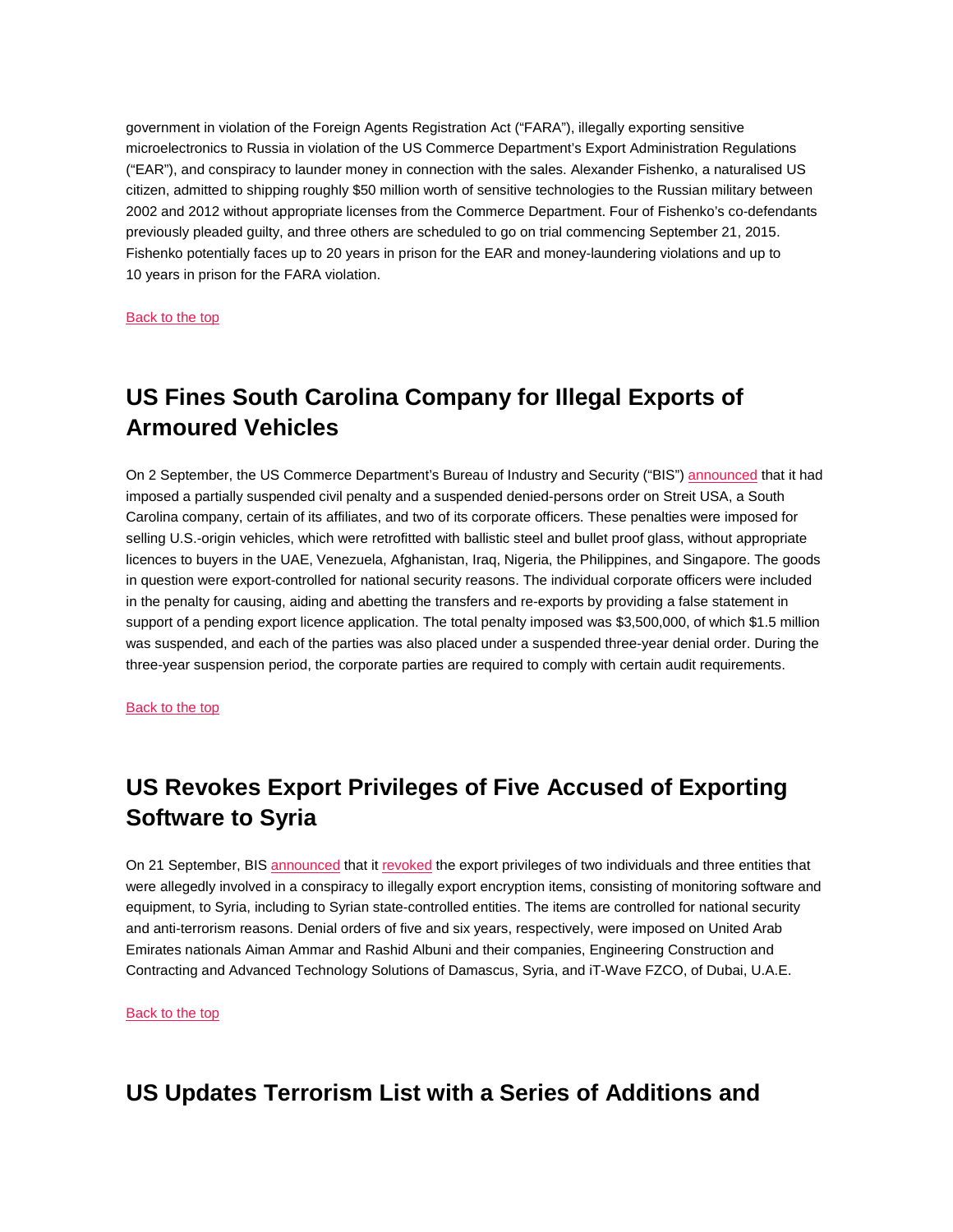# **Removals**

On 10 September, the US Treasury Departmen[t designated](http://www.treasury.gov/press-center/press-releases/Pages/jl0159.aspx) seven individuals and one business affiliated with Hamas under the Specially Designated Global Terrorist ("SDGT") regime. The individuals were all accused of acting as major financiers for the Hamas regime. The business, Asyaf International Holding Group for Trading and Investment, is accused of being a front company for some of the designated individuals.

On 9 September, the US Treasury Department and the US State Department [designated](http://www.state.gov/r/pa/prs/ps/2015/09/246716.htm) Abu Ubaydah Yusuf al-Anabi as an SDGT. Al-Anabi is a member of the Islamic Maghreb through the Algerian al-Qa'ida. He is the leader of the former's Council of Notables and serves as the broader organisation's Media Chief. In 2013, he called for a worldwide armed conflict against French interests.

On 8 September, the US Treasury Department and the US State Department [designated](http://www.state.gov/r/pa/prs/ps/2015/09/246686.htm) as SDGTs Yahya Sinwar, Rawhi Mushtaha, Muhammed Deif, and Samir Kuntar. Sinwar and Mushtaha, who were released from an Israeli prison in 2011 as part of a prisoner exchange, co-founded the military wing of Hamas, Izzedine al-Qassam Brigades, and are said to be currently encouraging the kidnapping of Israeli soldiers. Deif is a top commander in the Brigade, and is known for directing suicide bombers and orchestrating the kidnapping of Israeli soldiers. He was also alleged to be the mastermind of Hamas' offensive strategy during the 2014 conflict between Israel and Hamas. Kuntar, who was also convicted in Israel for various violent crimes and released in a later prisoner swap, is [alleged](http://www.state.gov/r/pa/prs/ps/2015/09/246687.htm) to be one of Hizballah's most notable spokesman and is currently building Hizballah's infrastructure in the Golan Heights.

On 25 August, the US Treasury Department and US State Department [designated](http://www.state.gov/r/pa/prs/ps/2015/08/246335.htm) Abdul Aziz Haqqani as a SDGT. Haqqani is brother to Sirajuddin Haqqani, the leader of the Haqqani Network. As a senior member of the Haqqani network, Haqqani has planned and carried out attacks against Afghan government targets and has taken wider responsibility for other Haqqani Network attacks.

On 25 August, the US Treasury Department removed Sajid Mohammed Badat, a dual U.K.-Pakistan citizen, from the Specially Designated Nationals List ("SDN List"). The US State Department had [determined](http://www.state.gov/j/ct/rls/other/des/58253.htm) on 19 December 2005 that Badat posed a significant risk of performing acts of terrorism against the United States. Badat i[s known](http://www.telegraph.co.uk/news/uknews/terrorism-in-the-uk/9207088/Saajid-Badat-walking-angel-who-became-a-terrorist.html) for being tasked to carry out a similar-styled attack as Richard Reid, the 'shoe bomber'. Badat withdrew from the plan before its execution but was still later arrested. He was sentenced to prison but had his term reduced multiple times by agreeing to provide evidence to prosecutors. It is not immediately clear why Badat was removed.

On 3 September, the US Treasury Department removed the Greek terrorist organisation '17 November' from the SDN List. The State Department concluded that the leftist group, which had orchestrated the murder of a Central Intelligence Agency station chief in Athens, is no longer a threat.

#### [Back to the top](#page-0-0)

# <span id="page-7-0"></span>**US Continues Paring Obsolete Entries from Zimbabwe List**

On 3 September, the US Treasury Department continued its recent trend of removing obsolete Zimbabwe-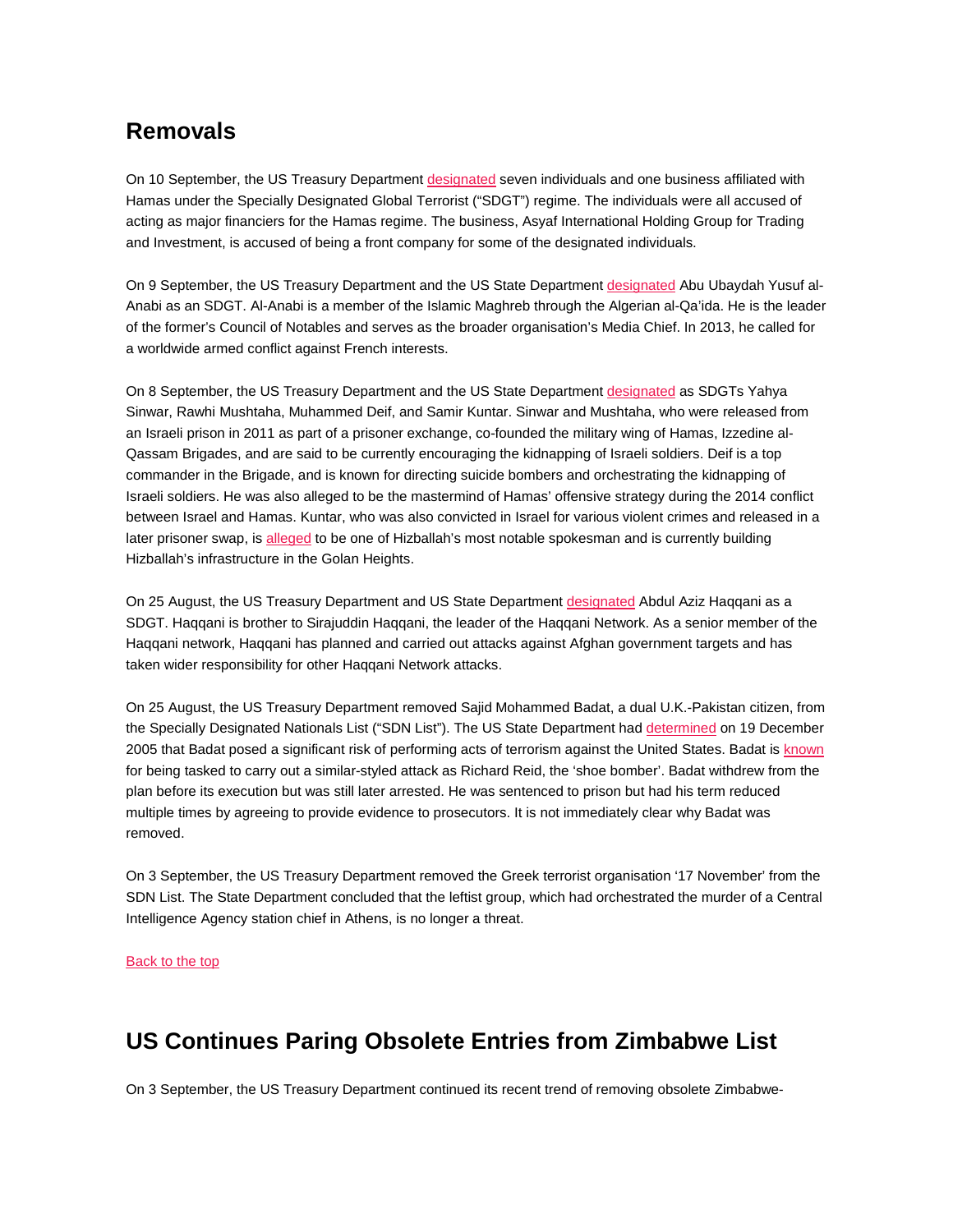related entries from the SDN List. On this round it removed (1) Nathan Shamuyarira, Politburo Secretary for Information and Publicity, (2) Lovemore Sekeramayi, Chief Elections Officer, (3) Louise Nkomo, daughter of Zimbabwean independence leader Joshua Nkomo and ex-wife of Francis Nhema, the Minister of Youth Development, Indigenisation, and Empowerment, and (4) Oryx Natural Resources, a mining company that was accused of trafficking in conflict minerals. Shamuyarira and Sekeramayi are reportedly deceased, and Nkomo was reportedly recently divorced from Nhema. It is unclear why Oryx was removed.

[Back to the top](#page-0-0) 

# <span id="page-8-0"></span>**US Sanctions Businesses Owned by Mexican Drug Cartel**

On 17 September, the US Treasury Departmen[t designated](http://www.treasury.gov/press-center/press-releases/Pages/jl0168.aspx) five businesses in Jalisco state, Mexico under the Foreign Narcotics Kingpin Designation Act ("Kingpin Act") on the ground that they are controlled by the Cartel De Jalisco Nueva Generación ("CJNG") network. CJNG had been [designated](http://www.treasury.gov/press-center/press-releases/Pages/jl10020.aspx) under the Kingpin Act in April 2015. The businesses include a sushi restaurant with locations in Puerto Vallarta and Guadalajara, a cabin rental business located in Tapalpa, and a tequila producer, an advertising company, and an agricultural company located in Guadalajara. All five businesses are accused of providing financial support to CJNG's narcotics activities.

[Back to the top](#page-0-0) 

### <span id="page-8-1"></span>**UK News**

### <span id="page-8-2"></span>**UN imposes sanctions on British jihadists**

At the request of the UK government, the UN has subjected four British individuals to an asset freeze and travel ban. The [updated sanctions list](http://www.un.org/sc/committees/1267/1267.pdf) names the individuals as Omar Hussain, Nasser Muthana, Aqsa Mahmood and Sally-Anne Jones. All are said to be jihadists fighting or recruiting for Islamic State militants in Syria.

This marks the first time since 2006 that the UK government has asked the UN to sanction its own citizens. A government spokeswoman said that the sanctions were intended as "a clear deterrent message to those thinking of going to fight for ISIL" and that the government would "continue to consider whether more individuals should be subjected to these sanctions".

[Back to the top](#page-0-0) 

# <span id="page-8-3"></span>**UK Foreign Office issues guidance on doing business with Iran**